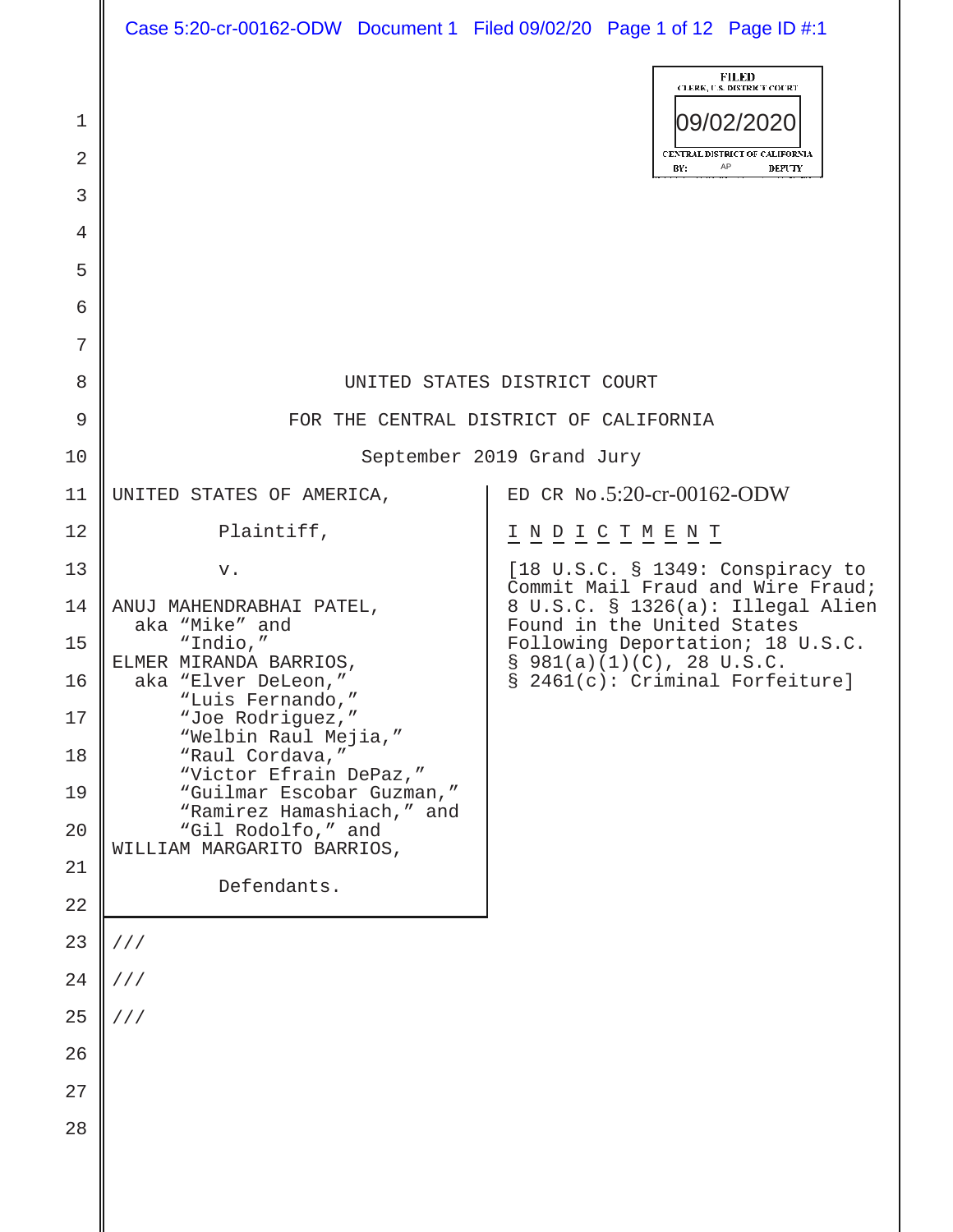The Grand Jury charges:

COUNT ONE

[18 U.S.C. § 1349]

[ALL DEFENDANTS]

## A. OBJECTS OF THE CONSPIRACY

6 7 8 9 10 11 12 13 14 15 16 17 1. Beginning in or before April 2019, and continuing until at least March 6, 2020, in Riverside and Los Angeles Counties, within the Central District of California, and elsewhere, defendants ANUJ MAHENDRABHAI PATEL, also known as ("aka") "Mike" and "Indio," ELMER MIRANDA BARRIOS, aka "Elver DeLeon," "Luis Fernando," "Joe Rodriguez," "Welbin Raul Mejia," "Raul Cordava," "Victor Efrain DePaz," "Guilmar Escobar Guzman," "Ramirez Hamashiach," and "Gil Rodolfo" ("MIRANDA"), and WILLIAM MARGARITO BARRIOS ("BARRIOS"), knowingly and with intent to defraud, conspired with others known and unknown to the Grand Jury to commit mail fraud, in violation of Title 18, United States Code, Section 1341, and wire fraud, in violation of Title 18, United States Code, Section 1343.

18

19

20

1

2

3

4

5

B. MANNER AND MEANS OF THE CONSPIRACY

2. The object of the conspiracy was carried out, and to be carried out, in substance, as follows:

21 22 23 a. Co-conspirators induced the victims to send money to defendants PATEL, MIRANDA, and BARRIOS by falsely representing, among other things, that:

24 25 i. The co-conspirators were federal government employees or law enforcement officers.

26 27 28 ii. The victims' identities and assets were in jeopardy and the victims needed to protect their assets by sending cash to the addresses the co-conspirators provided and needed to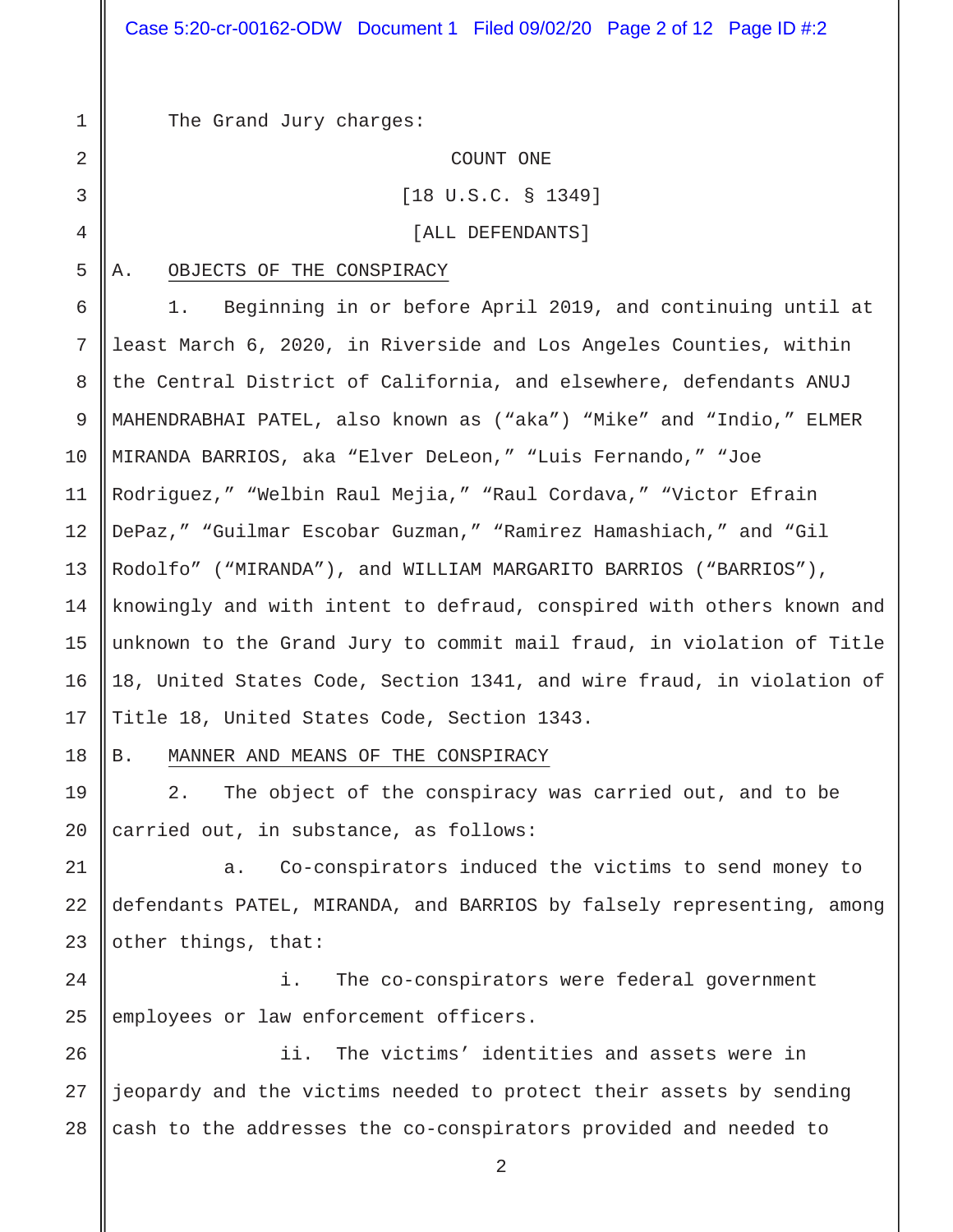Case 5:20-cr-00162-ODW Document 1 Filed 09/02/20 Page 3 of 12 Page ID #:3

address the parcels filled with cash to aliases used by defendants MIRANDA and BARRIOS, and other co-conspirators.

3 4 5 6 7 iii. Courts had issued warrants for the victims to be arrested and in order to resolve the pending warrants, the victims needed to send cash to the addresses the co-conspirators provided and needed to address the parcels filled with cash to aliases used by defendants MIRANDA and BARRIOS, and other co-conspirators.

8 9 10 iv. The victims were not permitted to discuss the coconspirators' calls with anyone because the calls were made as part of ongoing government investigations.

b. Co-conspirators, in connection with and through the conduct of telemarketing, victimized vulnerable persons over the age of 55 and targeted vulnerable persons over the age of 55.

14 c. In furtherance of their false representations that the co-coconspirators were federal government employees or law enforcement officers, co-conspirators provided victims with fraudulent case numbers, fraudulent badge numbers, and photographs of fraudulent law enforcement credentials, and co-conspirators used caller identification fabrication technology to make it appear as though they were calling from legitimate government phone numbers.

d. Defendants PATEL, MIRANDA, and BARRIOS, and other coconspirators, engaged in the following fraudulent and deceptive acts, practices, devices, and made the following material omissions:

i. Defendants MIRANDA and BARRIOS, and other coschemers, would use fraudulent identification documents to retrieve parcels filled with cash sent by the victims.

28

1

2

11

12

13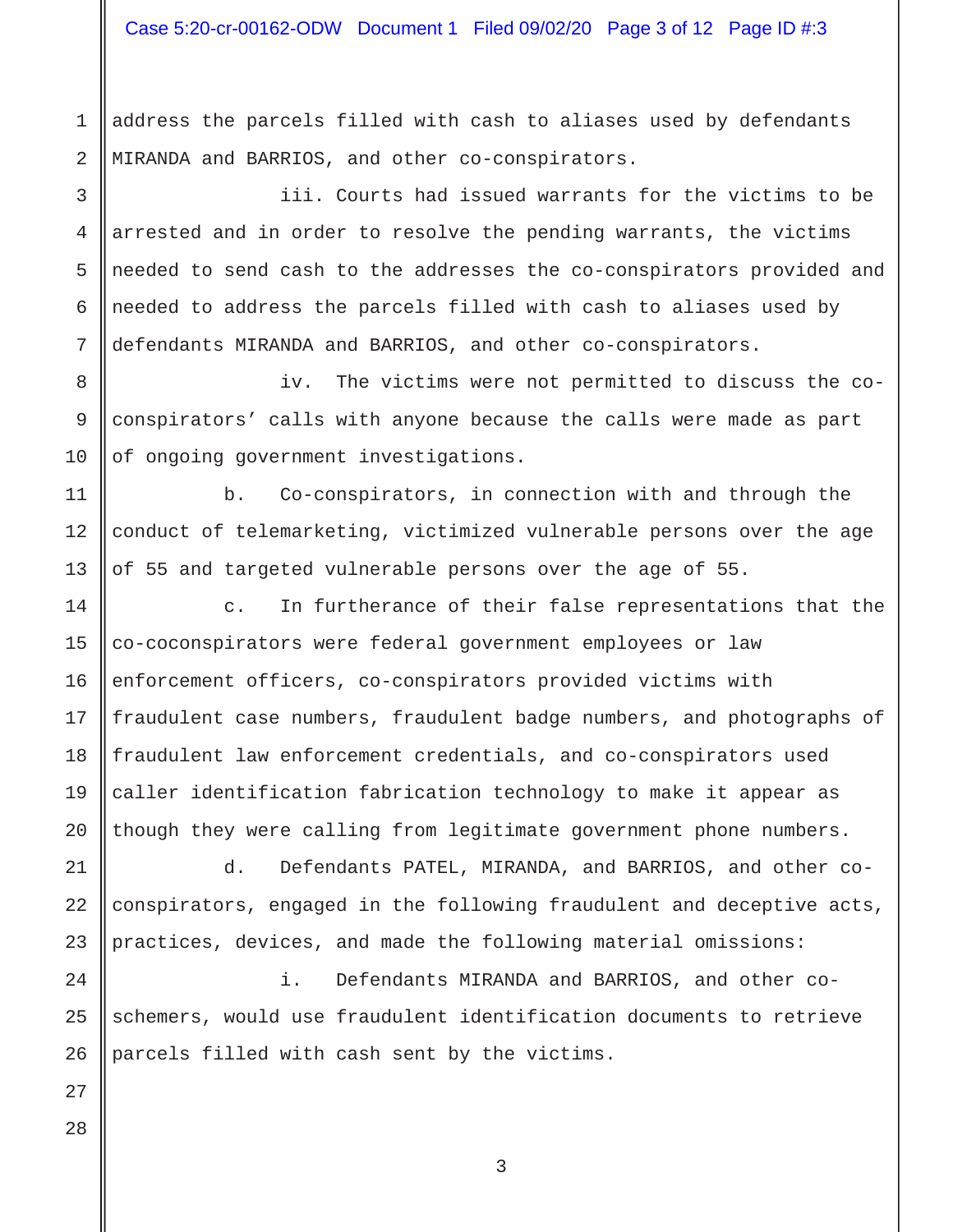Case 5:20-cr-00162-ODW Document 1 Filed 09/02/20 Page 4 of 12 Page ID #:4

1

2

3

7

8

9

10

11

12

13

14

15

16

17

18

19

20

21

22

23

24

25

ii. Defendants MIRANDA and BARRIOS, and other coconspirators who received parcels would then deliver the parcels filled with cash to defendant PATEL.

4 5 6 iii. Defendant PATEL would keep a portion of the cash from the parcels and share proceeds from the conspiracy with defendants MIRANDA and BARRIOS, and other co-conspirators.

## C. OVERT ACTS

3. In furtherance of the conspiracy, and to accomplish its objects, on or about the following dates, defendants PATEL, MIRANDA, and BARRIOS, and other co-conspirators known and unknown to the Grand Jury, committed, and willfully caused others to commit various overt acts within the Central District of California, and elsewhere, including, but not limited to, the following:

Overt Act No. 1: On or about July 16, 2019, defendant MIRANDA used a fraudulent identification card in the name of "Elver De Leon" to obtain FedEx parcel with tracking number 7884 6275 6524 containing approximately \$15,000 from R.W., a 72-year-old victim, addressed to "Elver De Leon" in Murrieta, California.

Overt Act No. 2: On or about July 16, 2019, defendant PATEL tracked the delivery status of the FedEx parcel with tracking number 7884 6275 6524 on the FedEx website using his cellphone.

Overt Act No. 3: On or about August 22, 2019, defendant MIRANDA used a fraudulent identification card in the name of "Welbin Raul Mejia" to obtain a FedEx parcel with tracking number 7892 8491 6716 containing approximately \$11,000 from C.A., a 70-year-old victim, addressed to "Welbin Raul Mejia" in Murrieta, California.

26 27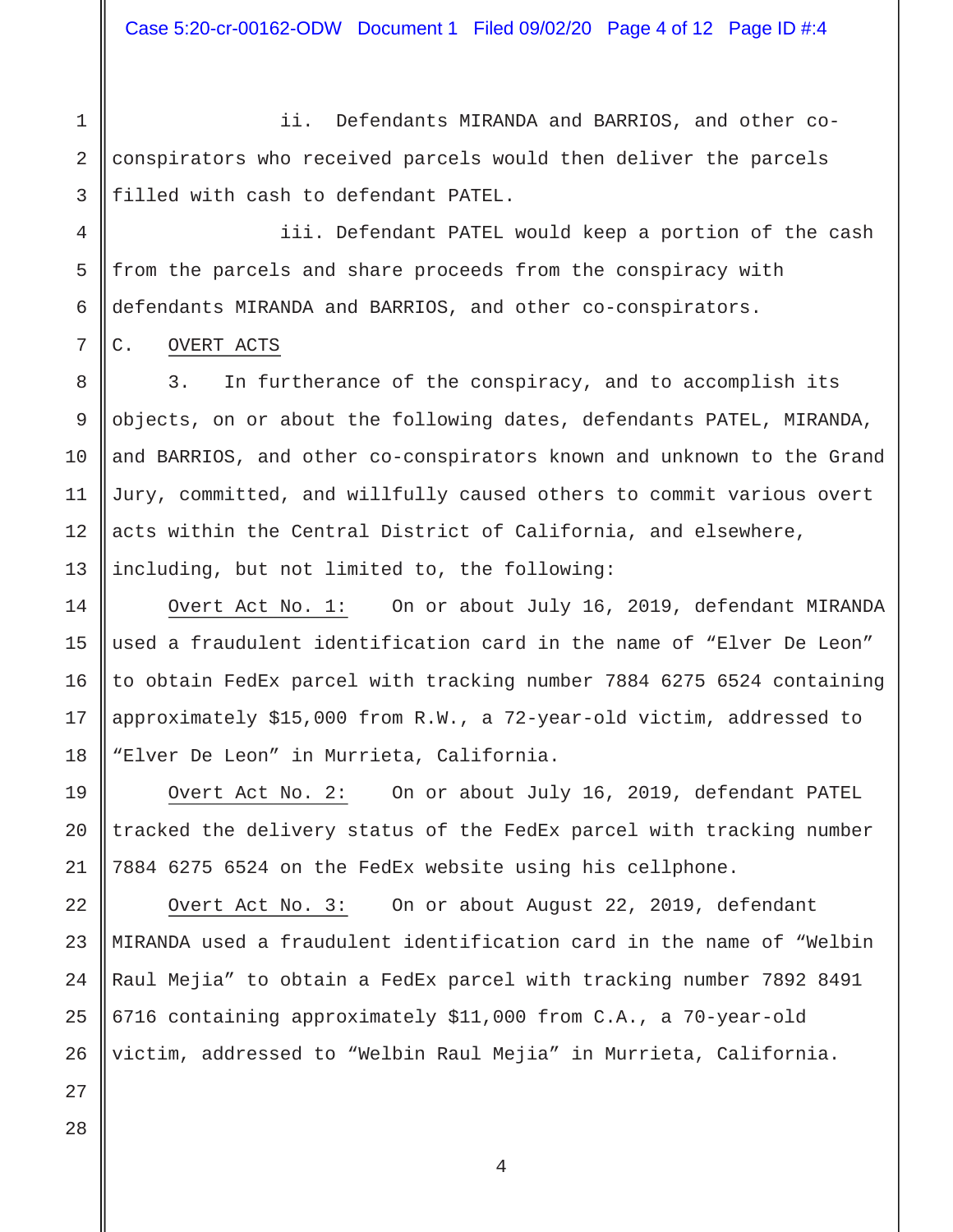Overt Act No. 4: On or about August 22, 2019, defendant PATEL tracked the delivery status of the FedEx parcel with tracking number 7892 8491 6716 on the FedEx website using his cellphone.

Overt Act No. 5: On or about August 23, 2019, defendant MIRANDA used a fraudulent identification card in the name of "Luis Fernando" and attempted to retrieve a FedEx parcel with tracking number 7893 0501 7400 containing approximately \$11,000 from victim C.A., a 70-year-old victim, addressed to "Luis Fernando" in Murrieta, California.

Overt Act No. 6: On or about August 23, 2019, defendant PATEL tracked the delivery status of the FedEx parcel with tracking number 7893 0501 7400 on the FedEx website using his cellphone.

Overt Act No. 7: On or about August 23, 2019, defendant MIRANDA used a fraudulent identification card in the name of "Welbin Raul Mejia" and attempted to retrieve a FedEx parcel with tracking number 7893 2060 4782 containing approximately \$19,500 from M.T., a 69-year-old victim, addressed to "Welbin Raul Mejia" in Murrieta, California.

Overt Act No. 8: On or about August 23, 2019, defendant MIRANDA used a fraudulent identification card in the name of "Luis Fernando" and attempted to retrieve a FedEx parcel with tracking number 4903 1892 5475 containing approximately \$10,000 from D.R., a 71-year-old victim, addressed to "Louis Fernando" in Murrieta, California.

Overt Act No. 9: On or about August 23, 2019, defendant PATEL tracked the delivery status of the FedEx parcel with tracking number 4903 1892 5475 on the FedEx website using his cellphone.

1

2

3

4

5

6

7

8

9

10

11

12

13

14

15

16

28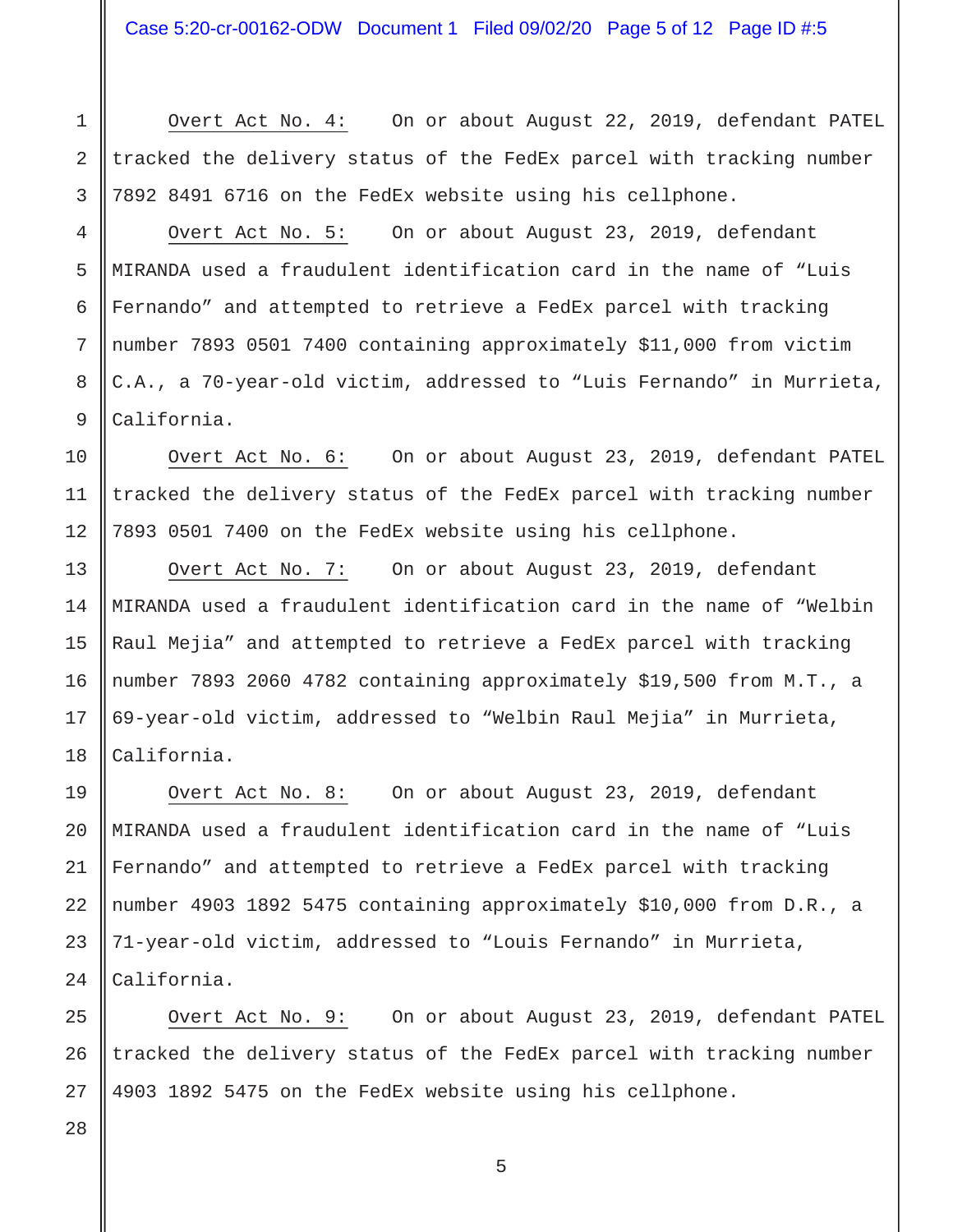6

7

8

9

10

11

12

13

14

15

16

17

18

19

20

21

22

23

24

25

26

1

Overt Act No. 10: On or about August 23, 2019, in an effort to protect co-conspirators, defendant MIRANDA lied during an interview with law enforcement officers and stated he delivered the parcels he retrieved to a park in Lake Elsinore, California, and had never met the co-conspirators with whom he was working.

Overt Act No. 11: On or about September 19, 2019, defendant MIRANDA used a fraudulent identification card in the name of "Joe Rodriguez" to retrieve a FedEx parcel with tracking number 7898 8467 5194 containing approximately \$60,000 from J.L., a 71-year-old victim, addressed to "Joe Rodriguez" in Covina, California.

Overt Act No. 12: On or about September 19, 2019, in an effort to protect co-conspirators, defendant MIRANDA lied during an interview with law enforcement officers and stated he delivered the parcels he retrieved to a tree in Lake Elsinore, California, and had never met the co-conspirators with whom he was working.

Overt Act No. 13: On or about October 18, 2019, defendant BARRIOS possessed a FedEx parcel with tracking number 7803 3758 3918, which was sent containing approximately \$106,920 from M.F., a 66 year-old victim, addressed to "Raul Ismael Lopez" in Riverside, California.

Overt Act No. 14: On or about October 18, 2019, defendant BARRIOS possessed three FedEx tracking numbers in addition to the FedEx parcel with tracking number 7803 3758 3918.

Overt Act No. 15: On or about October 18, 2019, defendant PATEL tracked the delivery status of the FedEx parcel with tracking number 7803 3758 3918 on the FedEx website using his cellphone.

27 28 Overt Act No. 16: On or about October 18, 2019, in an effort to protect co-conspirators, defendant BARRIOS lied during an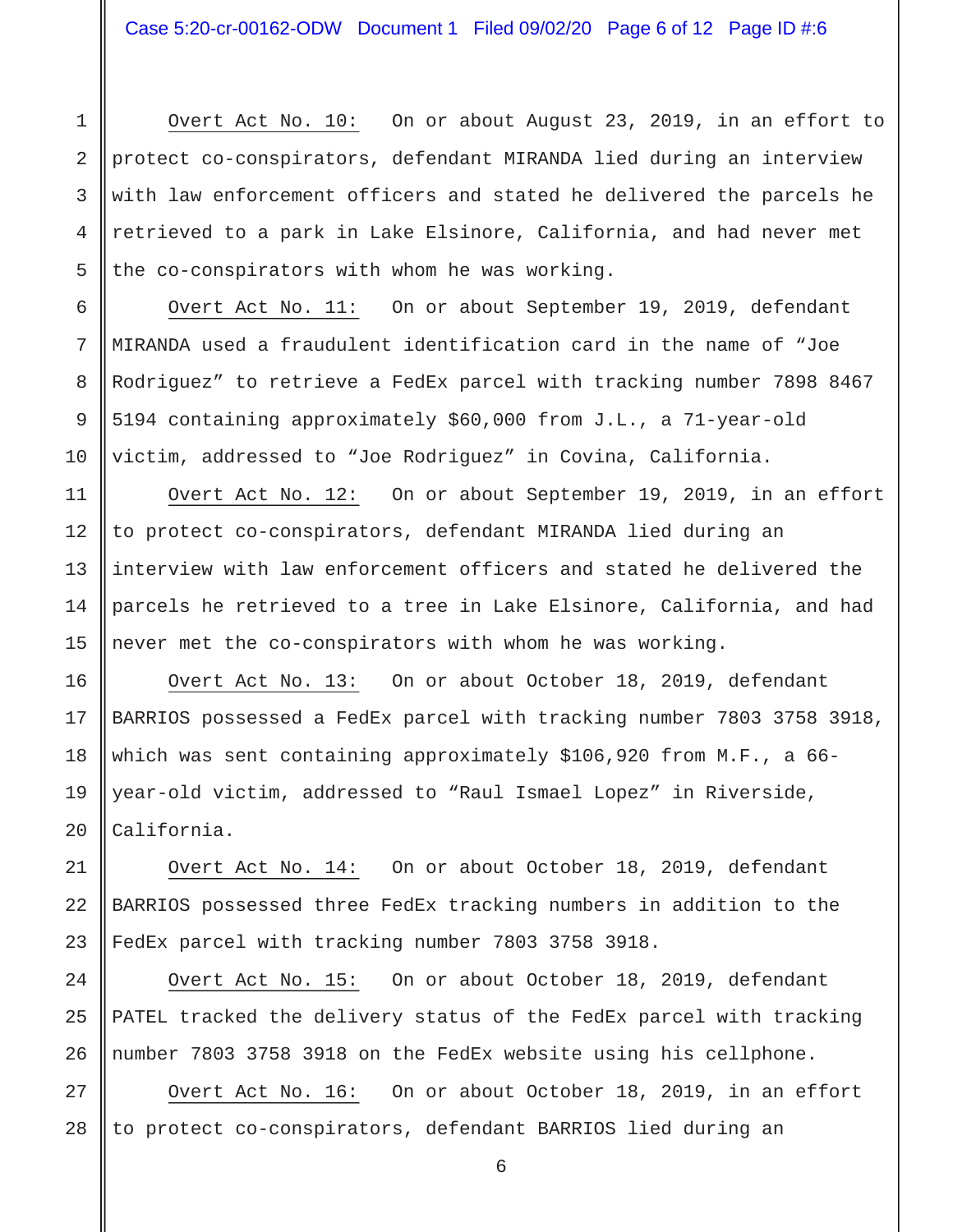interview with law enforcement officers and stated he delivered parcels he retrieved to a park in Lake Elsinore, California, and had never met co-conspirators with whom he was working.

Overt Act No. 17: On or about November 16, 2019, Coconspirator A used a fraudulent identification card in the name of "Marvin Cruz Lopez" and attempted to retrieve a FedEx parcel with tracking number 7780 6140 0536 containing approximately \$15,000 from P.D., a 73-year-old victim, addressed to "Marvin Cruz Lopez" in Escondido, California.

Overt Act No. 18: On or about November 16, 2019, Coconspirator A used a fraudulent identification card in the name of "Marvin Cruz Lopez" and attempted to retrieve a FedEx parcel with tracking number 7780 7145 2100 containing approximately \$40,000 from G.M., a 73-year-old victim, addressed to "Marvin Cruz Lopez" in Escondido, California.

Overt Act No. 19: On or about November 16, 2019, defendant PATEL tracked the delivery status of the FedEx parcel with tracking number 7780 7145 2100 on the FedEx website using his cellphone.

Overt Act No. 20: On or about December 6, 2019, Co-conspirator B obtained a FedEx parcel with tracking number 7786 0499 4100, which was sent containing approximately \$49,000 and 98 gift cards from E.M., a 65-year-old victim, addressed to "Megan Coronado" in Lake Elsinore, California.

Overt Act No. 21: On or about December 6, 2019, defendant PATEL tracked the delivery status of the FedEx parcel with tracking number 7786 0499 4100 on the FedEx website using his cellphone.

28 Overt Act No. 22: On or about December 6, 2019, defendant MIRANDA transported Co-conspirator B to the liquor store defendant

1

2

3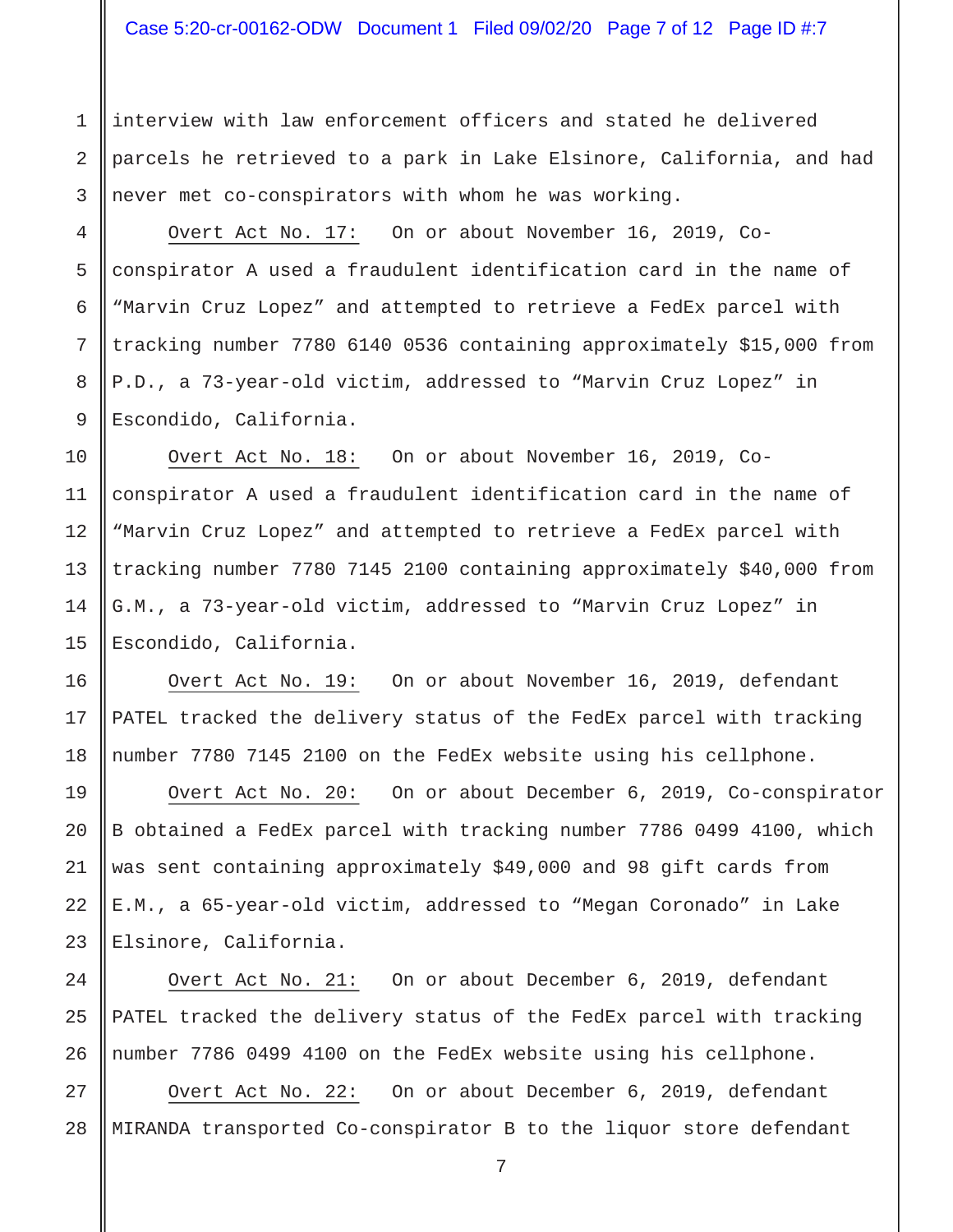PATEL operated, and Co-conspirator B delivered the FedEx parcel with tracking number 7786 0499 4100 to defendant PATEL.

Overt Act No. 23: On or about December 17, 2019, defendant PATEL received a UPS parcel with tracking number 1Z 8FF 661 24 9049 8897 containing approximately \$9,000 from W.H., a 65-year-old victim, addressed to "Alexis Duran" in Oceanside, California.

Overt Act No. 24: On or about December 17, 2019, defendant PATEL received a FedEx parcel with tracking number 7789 7620 4934 containing approximately \$60,000 from M.S., a 50-year-old victim, addressed to "Nicole Paton" in Carlsbad, California.

Overt Act No. 25: On or about December 19, 2019, defendant PATEL received a UPS parcel with tracking number 1Z 309 0Y5 29 8922 4453 containing approximately \$45,000 from A.F., a 70-year-old victim, addressed to "Shawna Hayes" in Hemet, California.

Overt Act No. 26: On or about January 9, 2020, defendant PATEL received a UPS parcel with tracking number 1Z A4X 573 24 7779 5010 containing at least \$10,000 from T.R., a 44-year-old victim, addressed to "Ashley Green" in Corona, California.

Overt Act No. 27: On or about February 12, 2020, defendant MIRANDA received a FedEx parcel with tracking number 3902 9058 1990 containing approximately \$30,000 from R.G., a 73-year-old victim, addressed to "Raul Cordava" in Lake Elsinore, California.

Overt Act No. 28: On or about February 13, 2020, defendant PATEL received a UPS parcel with tracking number 1Z 58F 489 24 1381 3224 containing \$10,000 from G.L., an 82-year-old victim, addressed to "Victor Efrain DePaz" in Hemet, California.

Overt Act No. 29: On or about February 14, 2020, defendant PATEL received a UPS parcel with tracking number 1Z 377 E96 24 7831

1

2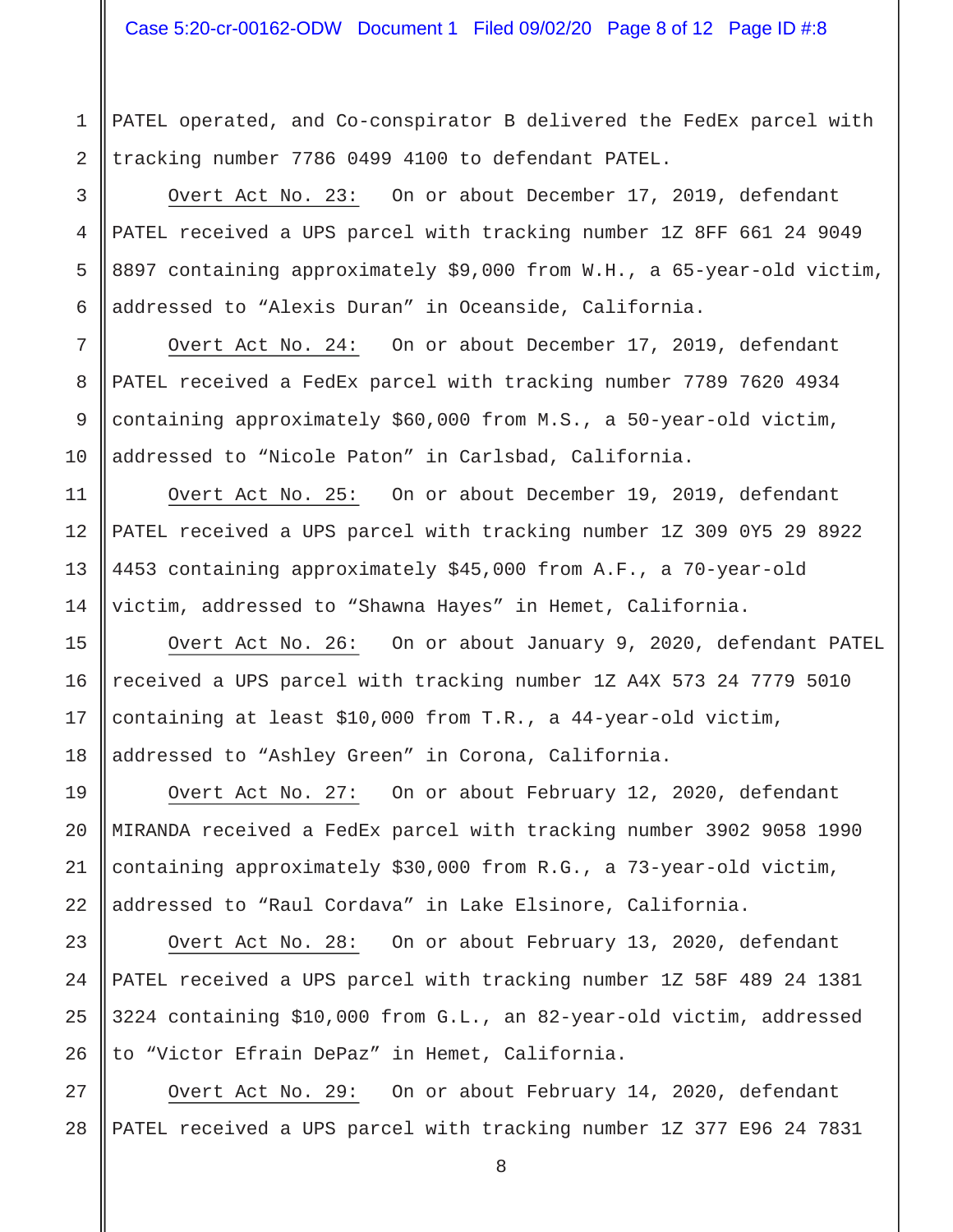Case 5:20-cr-00162-ODW Document 1 Filed 09/02/20 Page 9 of 12 Page ID #:9

1648 containing approximately \$10,000 from G.L., an 82-year-old victim, addressed to "Victor Efrain DePaz" in Hemet, California.

Overt Act No. 30: On or about February 25, 2020, defendant PATEL received a FedEx parcel with tracking number 3906 2664 2267 containing approximately \$40,000 from victim J.S. addressed to "Alex Lopez" in Lake Elsinore, California.

Overt Act No. 31: On or about March 6, 2020, defendant PATEL possessed three fraudulent Arizona Driver's Licenses bearing defendant MIRANDA's image but in the names "Guilmar Escobar Guzman," "Ramirez Hamashiach," and "Gil Rodolfo."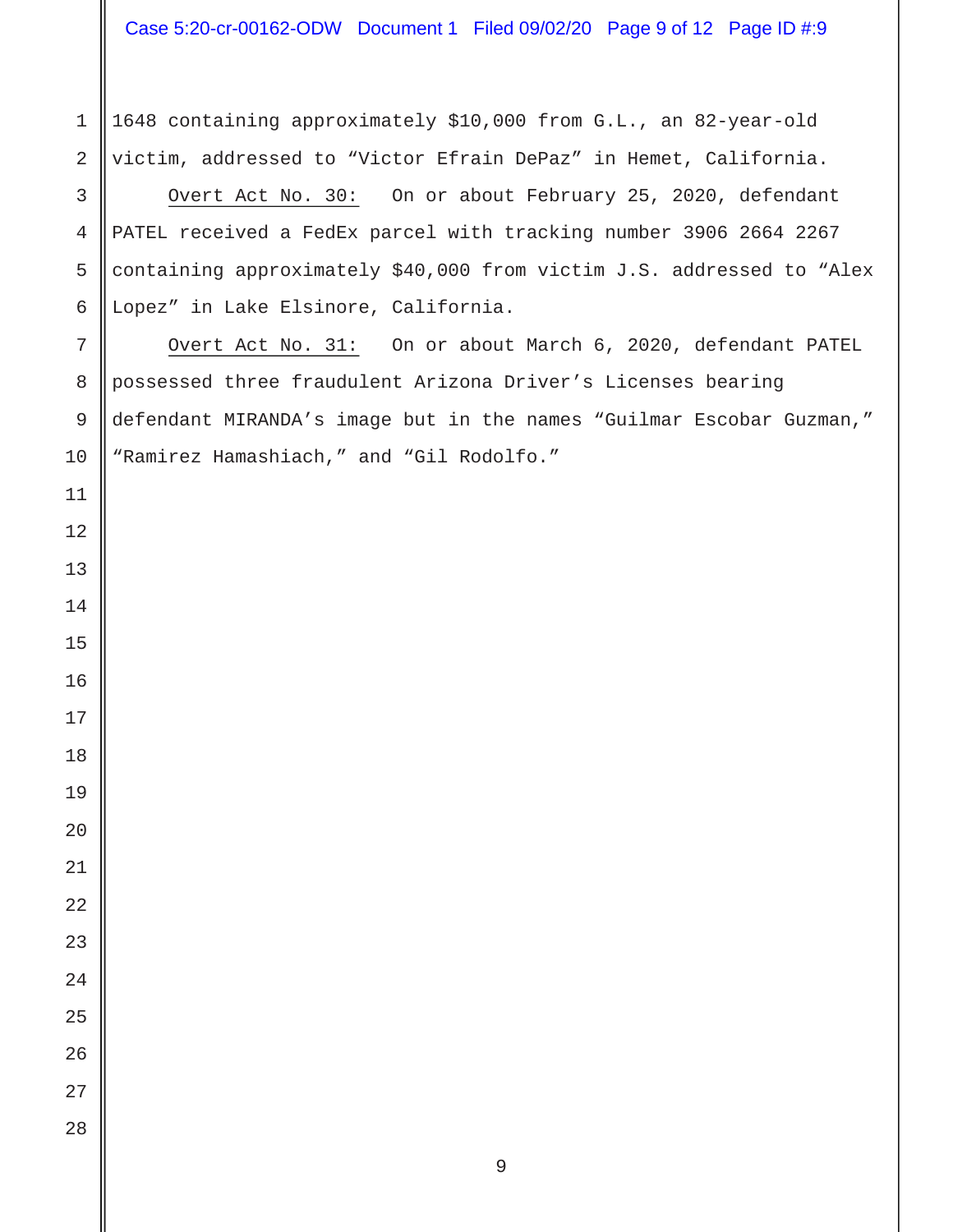| $\mathbf 1$   | COUNT TWO                                                             |  |  |  |  |
|---------------|-----------------------------------------------------------------------|--|--|--|--|
| 2             | $[8 \text{ U.S.C. } $1326(a)]$                                        |  |  |  |  |
| 3             | [DEFENDANT BARRIOS]                                                   |  |  |  |  |
| 4             | On or about June 21, 2019, defendant WILLIAM MARGARITO BARRIOS,       |  |  |  |  |
| 5             | an alien, who had been officially deported and removed from the       |  |  |  |  |
| 6             | United States on or about November 29, 2006, was found in Orange      |  |  |  |  |
| 7             | County, within the Central District of California, after knowingly    |  |  |  |  |
| 8             | and voluntarily re-entering and remaining in the United States        |  |  |  |  |
| $\mathcal{G}$ | without having obtained permission from the Attorney General or his   |  |  |  |  |
| 10            | designated successor, the Secretary for Homeland Security, to reapply |  |  |  |  |
| 11            | for admission to the United States following deportation and removal. |  |  |  |  |
| 12            |                                                                       |  |  |  |  |
| 13            |                                                                       |  |  |  |  |
| 14            |                                                                       |  |  |  |  |
| 15            |                                                                       |  |  |  |  |
| 16            |                                                                       |  |  |  |  |
| 17            |                                                                       |  |  |  |  |
| 18            |                                                                       |  |  |  |  |
| 19            |                                                                       |  |  |  |  |
| $20\,$        |                                                                       |  |  |  |  |
| $21\,$        |                                                                       |  |  |  |  |
| $2\sqrt{2}$   |                                                                       |  |  |  |  |
| 23            |                                                                       |  |  |  |  |
| $2\sqrt{4}$   |                                                                       |  |  |  |  |
| 25            |                                                                       |  |  |  |  |
| 26            |                                                                       |  |  |  |  |
| 27            |                                                                       |  |  |  |  |
| 28            |                                                                       |  |  |  |  |
|               | $10$                                                                  |  |  |  |  |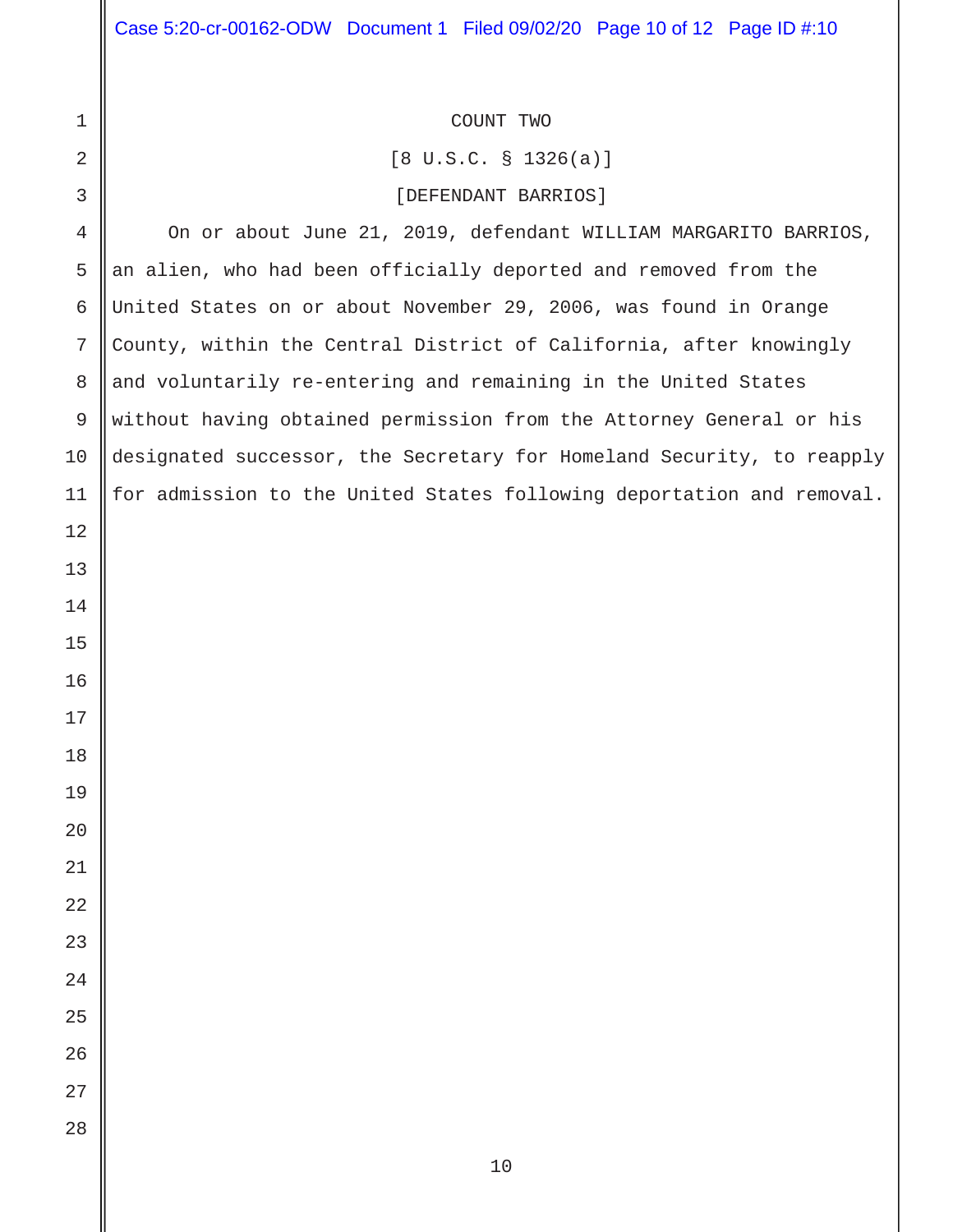1

2

11

12

13

14

## FORFEITURE ALLEGATION

 $[18 \text{ U.S.C. } § 981(a)(1)(C) \text{ and } 28 \text{ U.S.C. } § 2461(c)]$ 

3 4 5 6 7 8 1. Pursuant to Rule 32.2 of the Federal Rules of Criminal Procedure, notice is hereby given that the United States of America will seek forfeiture as part of any sentence, pursuant to Title 18, United States Code, Section 981(a)(1)(C) and Title 28, United States Code, Section  $2461(c)$ , in the event of any defendant's conviction of Count One of this Indictment.

9 10 2. The defendants, if so convicted, shall forfeit to the United States of America the following:

(a) All right, title, and interest in any and all property, real or personal, constituting, or derived from, any proceeds traceable to any of the offenses, including but not limited to:

15 16 i. \$29,853 in U.S. Currency seized from defendant PATEL's residence in Lake Elsinore, CA on March 6, 2020;

17 18 ii. 4 Money Orders totaling \$2,650 seized from defendant PATEL's residence in Lake Elsinore, CA on March 6, 2020;

19 20 21 (b) To the extent such property is not available for forfeiture, a sum of money equal to the total value of the property described in subparagraph (a).

22 23 24 25 26 27 28 3. Pursuant to Title 21, United States Code, Section 853(p), as incorporated by Title 28, United States Code, Section 2461(c), the defendants, if so convicted, shall forfeit substitute property, up to the value of the property described in the preceding paragraph if, as the result of any act or omission of the defendants, the property described in the preceding paragraph or any portion thereof (a) cannot be located upon the exercise of due diligence; (b) has been